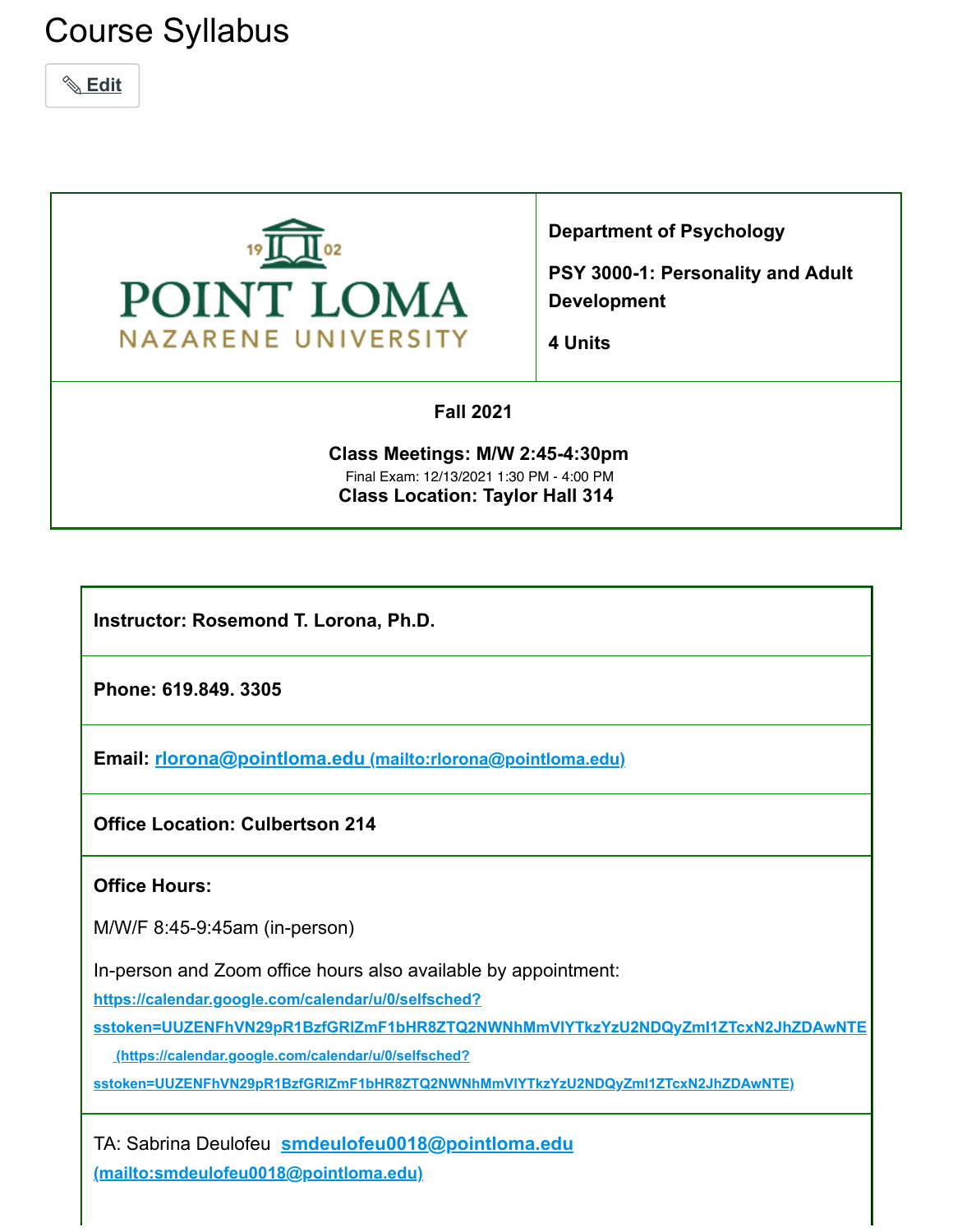### **PLNU Mission**

### **To Teach ~ To Shape ~ To Send**

Point Loma Nazarene University exists to provide higher education in a vital Christian community where minds are engaged and challenged, character is modeled and formed, and service is an expression of faith. Being of Wesleyan heritage, we strive to be a learning community where grace is foundational, truth is pursued, and holiness is a way of life.

## **COURSE DESCRIPTION**

Catalog: "An introductory survey of classic theories and contemporary empirical research in the psychology of personality and adult development. Emphasis is placed on the importance of developing a capacity for critical evaluation."

Human behavior and the inner workings of the mind are vast, complex puzzles. People in the field of psychology seek to understand and piece together these puzzles using a variety of tools and theories. This course will provide an in-depth examination of the theories of human personality and how people develop in adulthood. We will discuss a variety of topics, including measurement of personality; trait, biological, psychoanalytic, cognitive, social, and humanistic theories of personality; and progress and challenges of specific life stages. You will also have the opportunity to read recent research in the field and apply personality to contexts, including (but not limited to) the workplace, personal relationships, and clinical work. I hope your learning in this class will further your personal and professional goals!

## **COURSE LEARNING OUTCOMES**

- 1. Understand, compare, and evaluate various personality theories/perspectives.
- 2. Identify major stages of adult development and discuss the personality, social, cognitive, and physical changes in each.
- 3. Critically evaluate and discuss empirical methods and findings in personality psychology.
- 4. Reflect on personal applications of personality and development, and effectively communicate these ideas verbally and through writing.

## **REQUIRED TEXT**

The Personality Puzzle (8<sup>th</sup> Ed) by David C. Funder.

Hardcover ISBN: 978-0-393-42178-1; Paperback ISBN: 978-0-393-42180-4

Additional readings will be posted on Canvas.

## **REQUIRED TECHNOLOGY**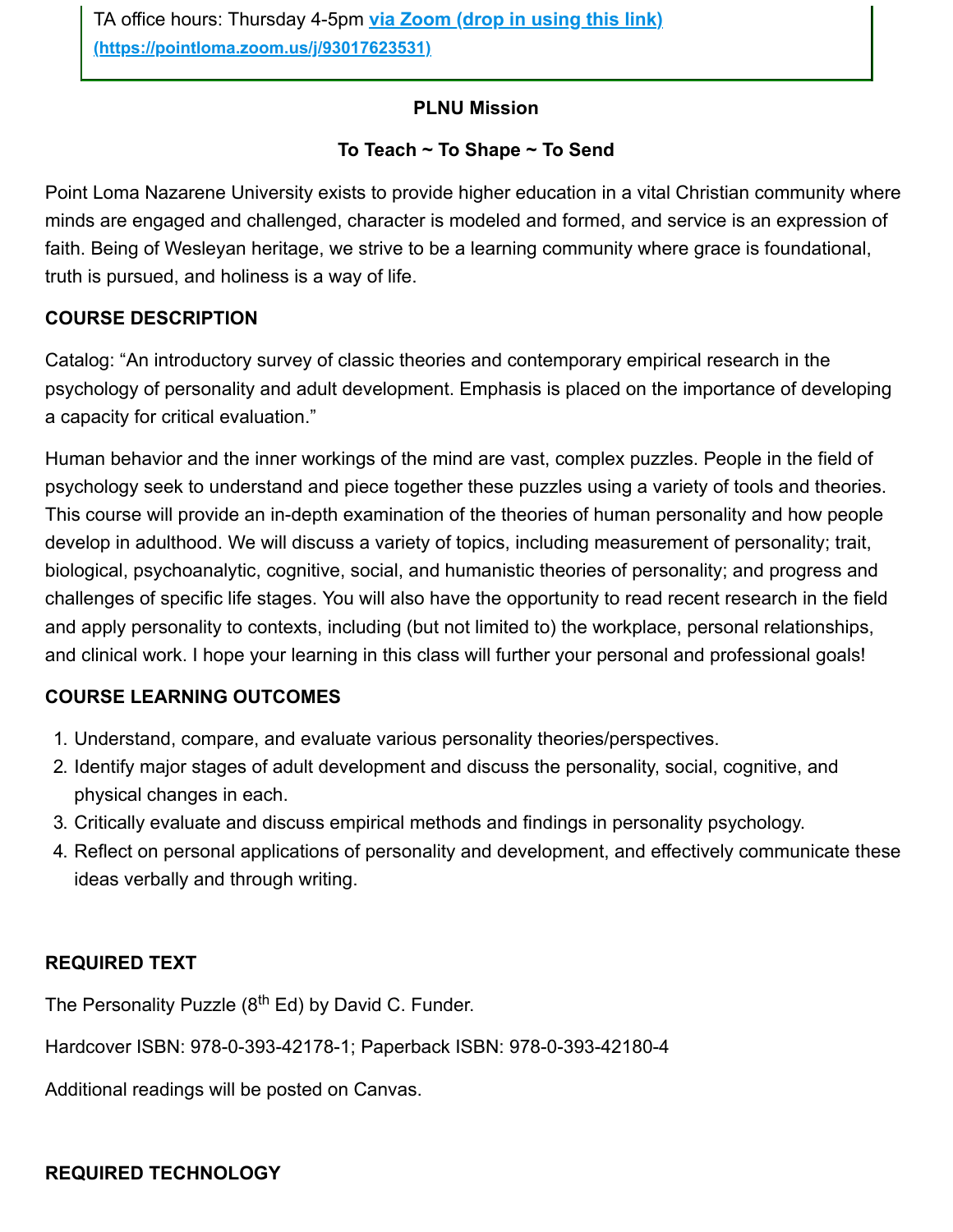Learning Demonstrations and Assignments will be submitted through Canvas, so each student will need access to a computer.

## **COURSE CREDIT HOUR INFORMATION**

In the interest of providing sufficient time to accomplish the stated Course Learning Outcomes, this class meets the PLNU credit hour policy for a 4 unit class delivered over 15 weeks. It is anticipated that students will spend a minimum of 37.5 participation hours per credit hour on their coursework. For this course, students will spend an estimated 150 total hours meeting the course learning outcomes. The time estimations are provided in the Canvas modules. Dedicating adequate time to your learning will help you succeed and is especially important if you want an A in the course. Think of it as: hours spent - -> points earned. Specific details about how the class meets the credit hour requirement can be provided upon request.

### **COURSE ASSIGNMENTS**

*Article Discussion (20% of final grade):* Throughout the course, there will be thought-provoking empirical articles assigned. You will need to closely read the article and provide a written response. You will write two thoughtful discussion questions and a thoughtful response to each. This portion of the assignment will serve as a jumping off point for group discussion in class. More specific instructions and a rubric are in the Canvas assignment.

*Development Critical Thinking Questions (20% of final grade).* To learn more about stages of development and the personality, social, cognitive, and physical changes that occur in those stages, outside readings and/or videos will be assigned throughout the semester. Students will submit written responses to questions that require critical evaluation and application. These will be completed outside of class time, but this information could appear on learning demonstrations. More information is in the Canvas modules.

*Midterm Learning Demonstrations (25% final grade):* The midterms will consist of multiple choice questions that will require not only recognition of concepts, but comparisons, evaluations, and applications of concepts. Learning demonstrations will emphasize material that we talked about in class and was addressed in lectures, but to earn an A, you will need to also study the assigned readings.

*Final Paper (15% of final grade***).** For this assignment, you will reflect on what you know about your self in terms of personality and aging. You should discuss personal applications of specific concepts discussed in this course. More detailed instructions can be found in the Canvas assignment.

*Final Learning Demonstration (20% final grade):* For your final learning demonstration, you will respond to questions that will require cumulative knowledge of personality psychology and adult development.

### **ASSESSMENT AND GRADING**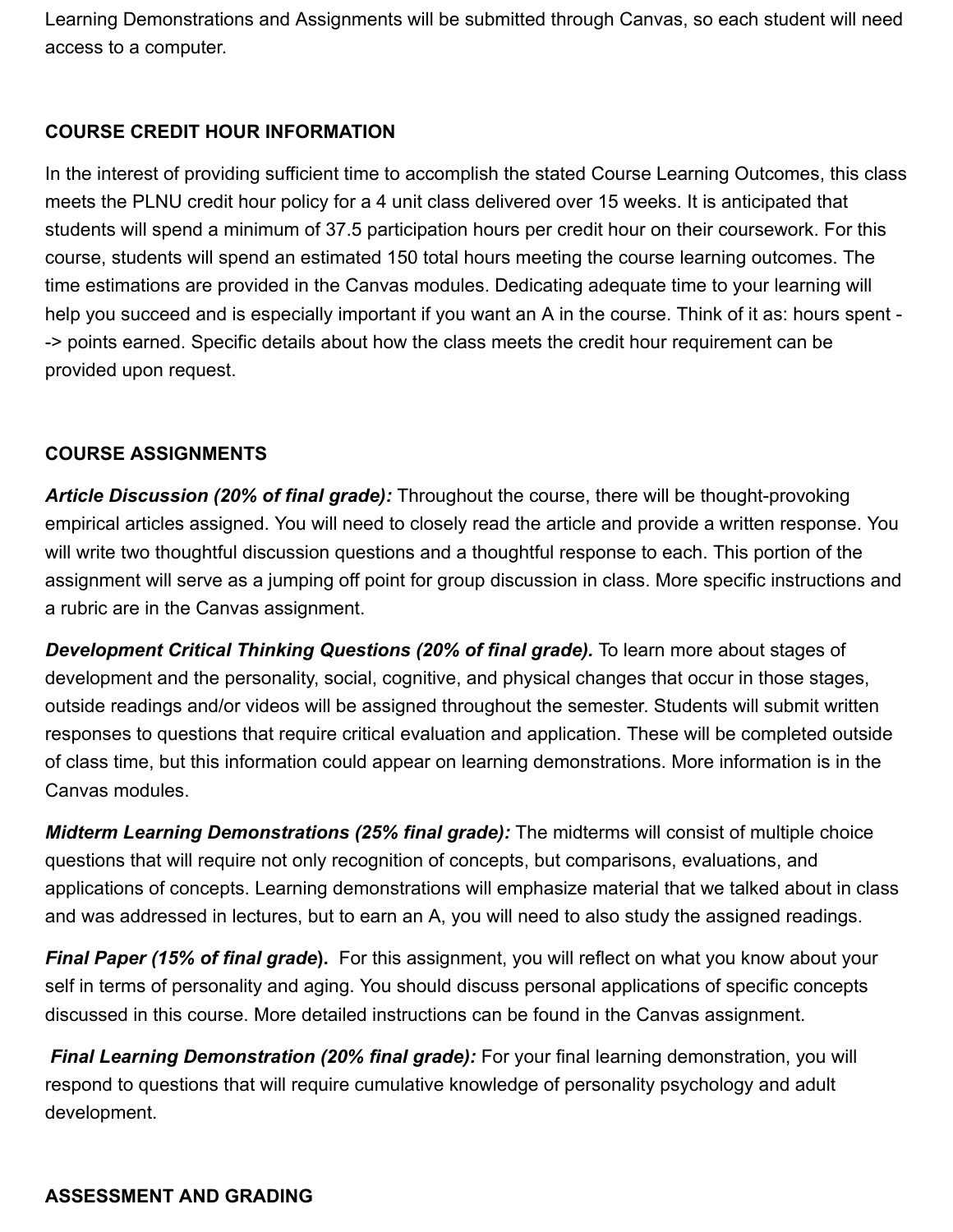Student grades will be posted in the Canvas grade book. It is important to read the comments posted in the grade book as these comments are intended to help students improve their work. Final grades will be posted within one week of the end of the class. Grades will be weighted as listed above and determined based on the following:

- $A = 93-100\%$
- $A- = 90-92.9%$
- $B+ = 88-89.9%$
- $B = 84-87.9%$
- $B- = 80-83.9%$
- $C+ = 77-79.9%$
- $C = 70-76.9%$
- $C- = 65-69.9%$
- $D+ = 62-64.9%$
- $D = 55-61.9%$
- $D- = 50-54.9%$
- $F = 49.9\%$  or less

## **COURSE POLICIES AND EXPECTATIONS**

### **General and Attendance**

- Any changes to the syllabus (including course expectations and assignments) will be announced in class and/or as a Canvas announcement. Students are responsible for actively monitoring Canvas updates.
- Students are responsible for all content/material that is found within the Canvas course.
- Students should complete the assigned reading prior to class. Such practices will enable you fully participate in class activities.
- Regular and punctual attendance at all class sessions is considered essential to optimum academic achievement. Attendance will be taken at the beginning of class. If you are more than 15 minutes late to class, you will be counted absent. If you leave class early, you will be counted absent unless you notify me before class begins. If the student is absent for more than 10 percent of class sessions, the faculty member will issue a written warning of de-enrollment. If the absences exceed 20 percent, the student may be de-enrolled without notice until the university drop date or, after that date, receive the appropriate grade for their work and participation. See **Academic Policies [\(https://catalog.pointloma.edu/content.php?catoid=46&navoid=2650#Class\\_Attendance\)](https://catalog.pointloma.edu/content.php?catoid=46&navoid=2650#Class_Attendance)** in the Undergraduate Academic Catalog. If absences exceed these limits but are due to university excused health issues, an exception will be granted.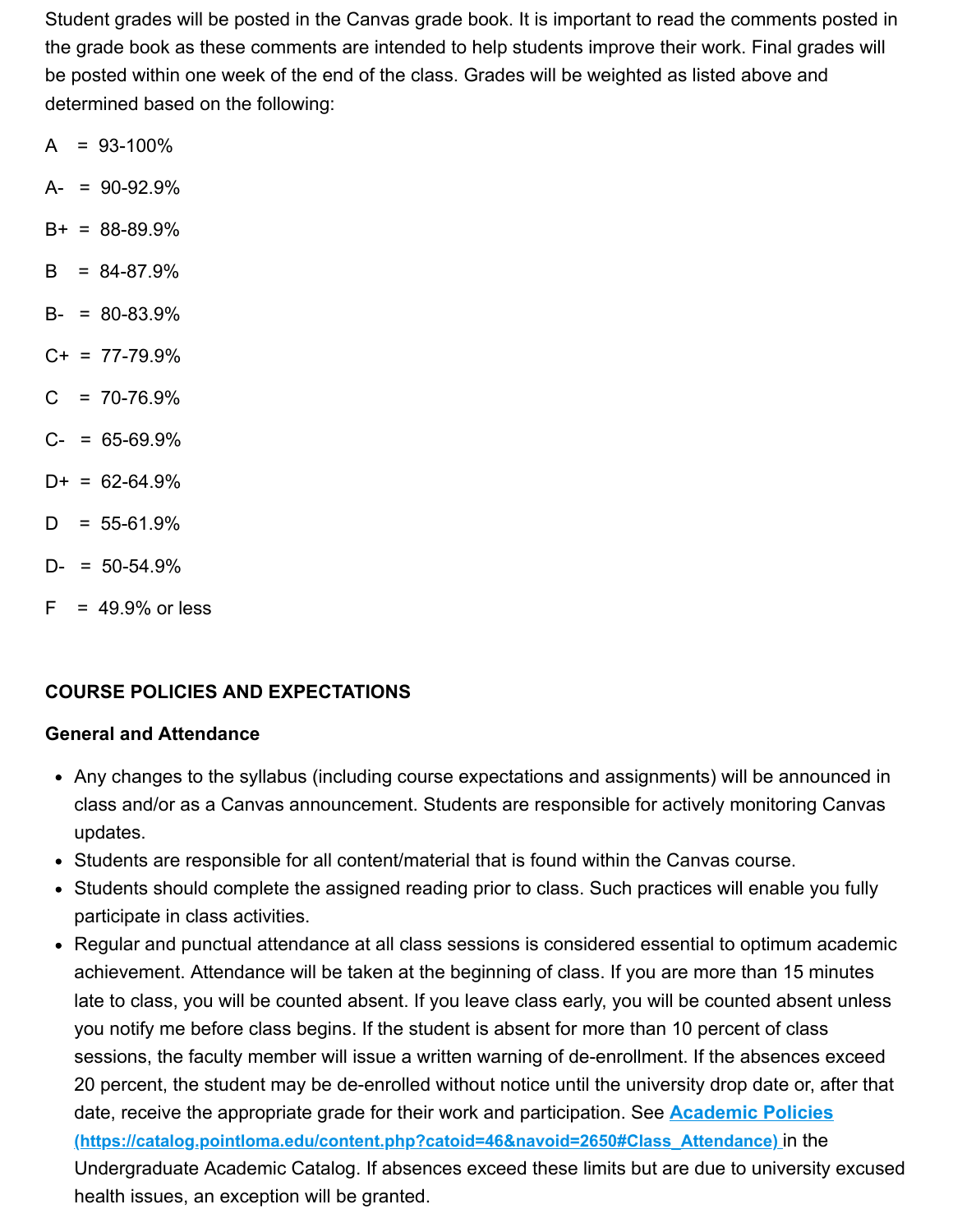- Out of respect and care for one another, please do not attend class if you are feeling ill in any way. You will not miss points for being absent (just follow overall attendance policy above). Additionally, we will be wearing masks according to the university policies.
- If you miss class, you are responsible for obtaining [from a classmate] lecture material, class exercises, and all in-class announcements AND submit any assignments on time, if applicable.
	- As long as we are meeting in-person, I will not be recording lectures to post online.
	- ∘ I strongly encourage students to get vaccinated and stay vigilant about COVID to avoid missing class due to illness.
- There is no extra credit. The assignments and learning demonstrations are meaningful opportunities to show how much you have learned and how much time you are dedicating to learning the material.

# **Submitting Assignments**

- All due dates are posted in advance on Canvas. You may submit assignments early. Late work is accepted for 3 days, including weekend days, after the original due date. Canvas will automatically deduct 10% from the grade for each late day.
- Assignments are individual work; you are expected to complete the work on your own.
- Work submitted on Canvas must be in .doc, .docx, or .pdf file types only. The student is responsible for making sure Canvas files work and go through Turnitin. Files that do not open, are in the wrong file type, and/or can't go through Turnitin will be considered late until the problem is rectified.

# **Learning Demonstration (LD) Information**

- LDs may consist of multiple choice, fill-in-the-blank, and/or short answer questions. You may be required to interpret and apply information based on assigned readings, lectures, and learning activities.
- All LDs require cumulative knowledge. You will be tested on the current unit and previous units.
- LDs will be taken during in-person class using Canvas. On test day, each student must bring an electronic device to take their LD (laptop recommended; phone or tablet is NOT recommended). The LD is not open-internet or open-book. You may bring one 3"x 5" index card with any notes on it to use.
- A make-up midterm LD is available in cases of documentable emergency or illness or if the student provides at least 2 weeks' notice of a non-emergency absence. The make-up LD must be taken within 2 weeks of the original test date and it is up to the student to contact the professor to schedule a time to take the LD in a proctored setting. Each student may not have more than one make-up midterm LD per semester. There is no option to re-take a LD that was previously attempted.
- The final LD cannot be dropped or missed for any reason. Successful completion of this course requires the on-time completion of the Final LD (final exam) on Monday 12/13 from 1:30-4pm.

**About Contacting Me.** I welcome your questions (about class or otherwise) and would enjoy hearing from you throughout the semester. Do not hesitate to email me or take advantage of office hours. I will give prompt email replies during the day Monday - Friday. It is not guaranteed that I will read emails in the evenings and weekends, so please do not leave important questions for the last minute!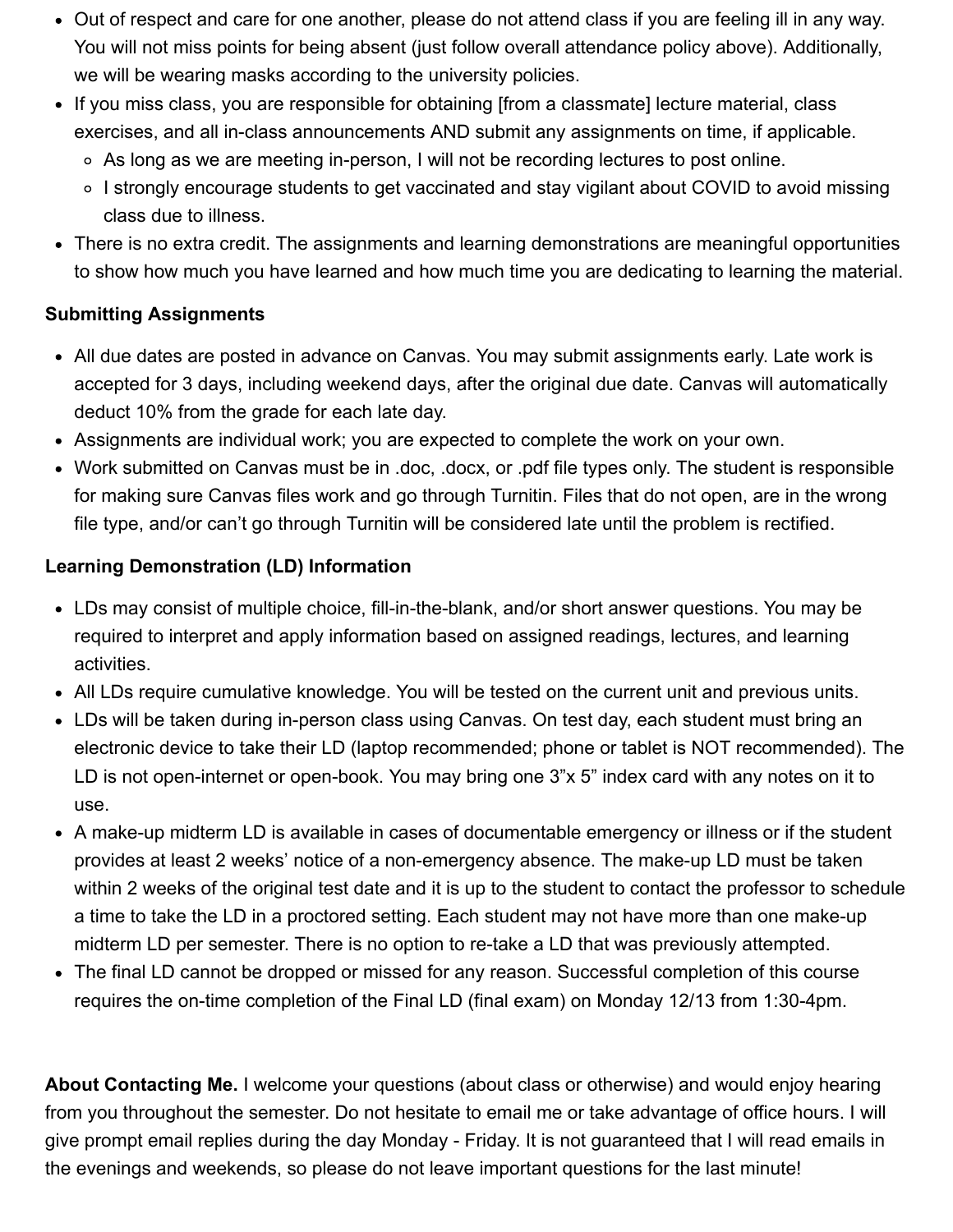#### **PLNU COPYRIGHT POLICY**

Point Loma Nazarene University, as a non-profit educational institution, is entitled by law to use materials protected by the US Copyright Act for classroom education. Any use of those materials outside the class may violate the law.

#### **PLNU ACADEMIC HONESTY POLICY**

Students should demonstrate academic honesty by doing original work and by giving appropriate credit to the ideas of others. Academic dishonesty is the act of presenting information, ideas, and/or concepts as one's own when in reality they are the results of another person's creativity and effort. Academic dishonesty also includes such acts as cheating, fabrication of information, misrepresentations, having unauthorized possession of exams or acquiring/providing information about exams to offer/get an advantage. Academic dishonesty may lead to a zero for that assignment or examination and/or an F for the course. Faculty should follow and students may appeal using the procedure in the university Catalog. See **Academic Policies [\(http://catalog.pointloma.edu/content.php?catoid=18&navoid=1278\)](http://catalog.pointloma.edu/content.php?catoid=18&navoid=1278)** for definitions of kinds of academic dishonesty and for further information.

### **PLNU ACADEMIC ACCOMMODATIONS POLICY**

PLNU is committed to providing equal opportunity for participation in all its programs, services, and activities. Students with disabilities may request course-related accommodations by contacting the Educational Access Center (EAC), located in the Bond Academic Center (EAC@pointloma.edu or 619- 849-2486). Once a student's eligibility for an accommodation has been determined, the EAC will issue an academic accommodation plan ("AP") to all faculty who teach courses in which the student is enrolled each semester. PLNU highly recommends that students speak with their professors during the first two weeks of each semester/term about the implementation of their AP in that particular course and/or if they do not wish to utilize some or all of the elements of their AP in that course. Students who need accommodations for a disability should contact the EAC as early as possible (i.e., ideally before the beginning of the semester) to assure appropriate accommodations can be provided. It is the student's responsibility to make the first contact with the EAC.

### **SPIRITUAL CARE**

Please be aware PLNU strives to be a place where you grow as whole persons. To this end, we provide resources for our students to encounter God and grow in their Christian faith. If students have questions, a desire to meet with the chaplain or have prayer requests you can contact the **Office of Spiritual Development [\(https://www.pointloma.edu/offices/spiritual-development\)](https://www.pointloma.edu/offices/spiritual-development)**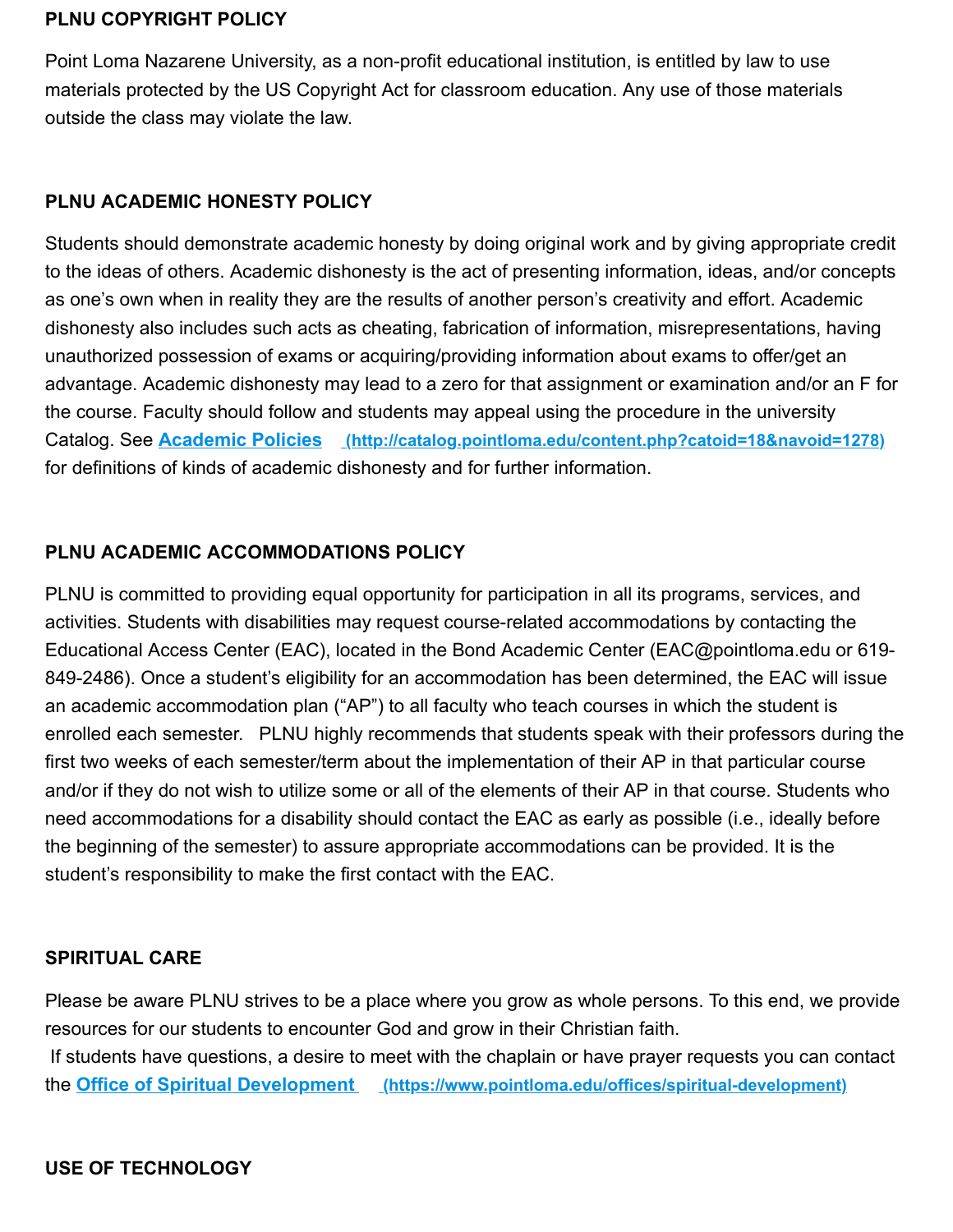In order to be successful in the online environment, you'll need to meet the minimum technology and system requirements; please refer to the *Technology and System Requirements*  **[\(https://help.pointloma.edu/TDClient/1808/Portal/KB/ArticleDet?ID=108349\)](https://help.pointloma.edu/TDClient/1808/Portal/KB/ArticleDet?ID=108349)** information. Additionally, students are required to have headphone speakers compatible with their computer available to use. If a [student is in need of technological resources please contact](mailto:student-tech-request@pointloma.edu) **student-tech-request@pointloma.edu (mailto:student-tech-request@pointloma.edu)** .

Problems with technology do not relieve you of the responsibility of participating, turning in your assignments, or completing your class work.

### **TITLE IX OFFICE**

If you or someone you know would like help related to an experience of sexual violence including sexual assault, harassment, domestic violence, dating violence, stalking or other type of non-consensual sexual conduct, please contact the Title IX Coordinator at PLNU, Danielle Brown Friberg (619-849- 2313). Reporting is also available on the Title IX website. The Title IX office understands the sensitive nature of these situations and can provide information about available on- and off-campus resources. Staff members at the office will also explain your rights and the judicial process options, if you choose to file a complaint. If you or someone you know feels unsafe or may be in imminent danger, please call the PLNU Department of Public Safety (619-849-2525) or local police department (9-1-1) immediately.

### **STUDENT SUCCESS AND WELLNESS**

If you or someone you know would like help related to a physical or mental health problem, (e.g., depression, anxiety, difficulty focusing on school or managing daily needs, grief, trauma resolution, sleep or eating changes, etc.), and/or would like academic assistance, please contact the appropriate office using the following information.

- Counseling Services 619-849-2574; **[sdwellnesscenter@pointloma.edu](mailto:sdwellnesscenter@pointloma.edu) (mailto:sdwellnesscenter@pointloma.edu)**
- Educational Access Center 619-849-2533; **eac@pointloma.edu [\(mailto:eac@pointloma.edu\)](mailto:eac@pointloma.edu)**
- Medical Services 619-849-2280; **sdwellnesscenter@pointloma.edu [\(mailto:sdwellnesscenter@pointloma.edu\)](mailto:sdwellnesscenter@pointloma.edu)**
- Tutorial Services 619-849-2953; **tutorialservices@pointloma.edu [\(mailto:tutorialservices@pointloma.edu\)](mailto:tutorialservices@pointloma.edu)**

### **SCHEDULE**

**Content & Textbook Readings (read prior to class)**

**Learning Demonstrations/ Assignments Due**

**Week**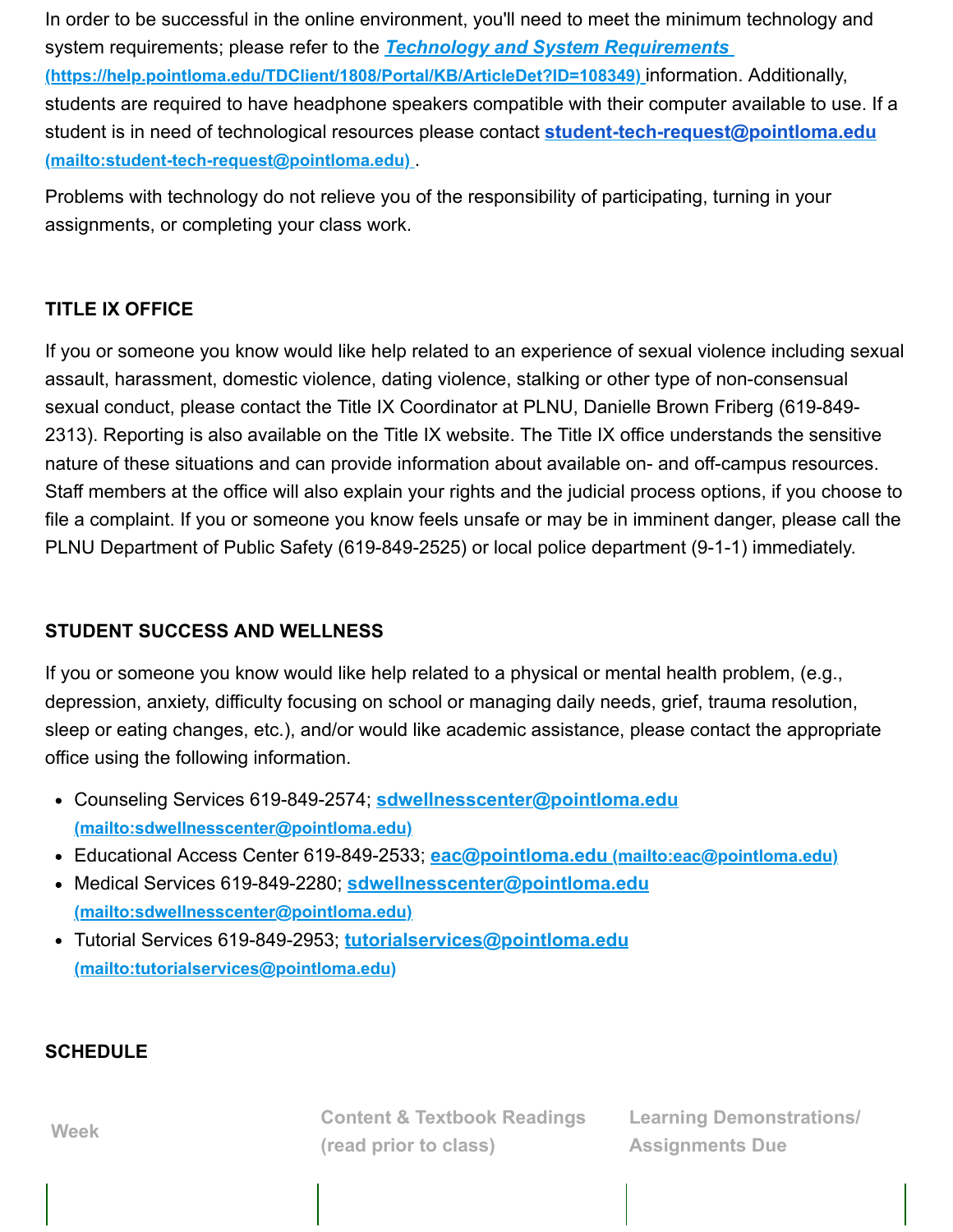| Week 1: Aug 31-Sept 3<br>$\sqrt{\text{Class on Tues.}}$ and Wed.) | Introductions, Big Ideas of<br>Personality; Ch. 1                     |                                                                                                     |
|-------------------------------------------------------------------|-----------------------------------------------------------------------|-----------------------------------------------------------------------------------------------------|
| <b>Week 2: Sept 4 -10</b><br>No Monday Class (Labor Day)          | Methods of Studying Personality;<br>Ch. 2                             |                                                                                                     |
| Week 3: Sept 11 - 17                                              | Personality Assessment; Ch. 3                                         |                                                                                                     |
| Week $4$ : Sept $19-24$                                           | Persons and Situations; Ch. 4                                         | <b>Gotz et al. (2021) Discussion</b><br><u>(Wednesday)</u>                                          |
| Week $5.$ Sept $25 - Oct 1$                                       | Personality Judgement; Ch. 5                                          | <b>Ert &amp; Fleischer (2020)</b><br><b>Discussion (Wednesday)</b>                                  |
| Week 6: Oct $2-8$                                                 | Trait Approaches; Ch. 6                                               | <b>Major Stages of Adulthood</b><br><b>Module and Critical Thinking</b><br><u>(Friday)</u>          |
| <b>Week 7: Oct 9 - 15</b>                                         | Personality Stability, Development,<br>and Change; Ch. 7              | <b>Midterm Learning</b><br><b>Demonstration 1 (Wednesday)</b>                                       |
| <b>Week 8: Oct 16 - 22</b>                                        | Anatomy and Physiology of<br>Personality; Ch. 8                       | <b>Physical Development in</b><br><b>Adulthood Module (Friday)</b>                                  |
| <b>Week 9: Oct 23 - 29</b>                                        | <b>Genetic and Evolutionary</b><br>Perspectives of Personality; Ch. 9 | <b>Brown et al. (2020) Discussion</b><br><u>(Wednesday)</u>                                         |
| <b>Week 10: Oct 30 - Nov 5</b>                                    | Psychodynamic Perspectives of<br>Personality; Ch. 10-11               | <b>Attachment Through the Life</b><br><b>Course Module and Critical</b><br><b>Thinking (Friday)</b> |
| Week 11: Nov 6 - 12                                               | <b>Humanistic and Positive</b><br>Perspectives of Personality; Ch. 12 | <b>Wilt et al. (2017) Discussion</b><br>(Wednesday)                                                 |
|                                                                   |                                                                       |                                                                                                     |